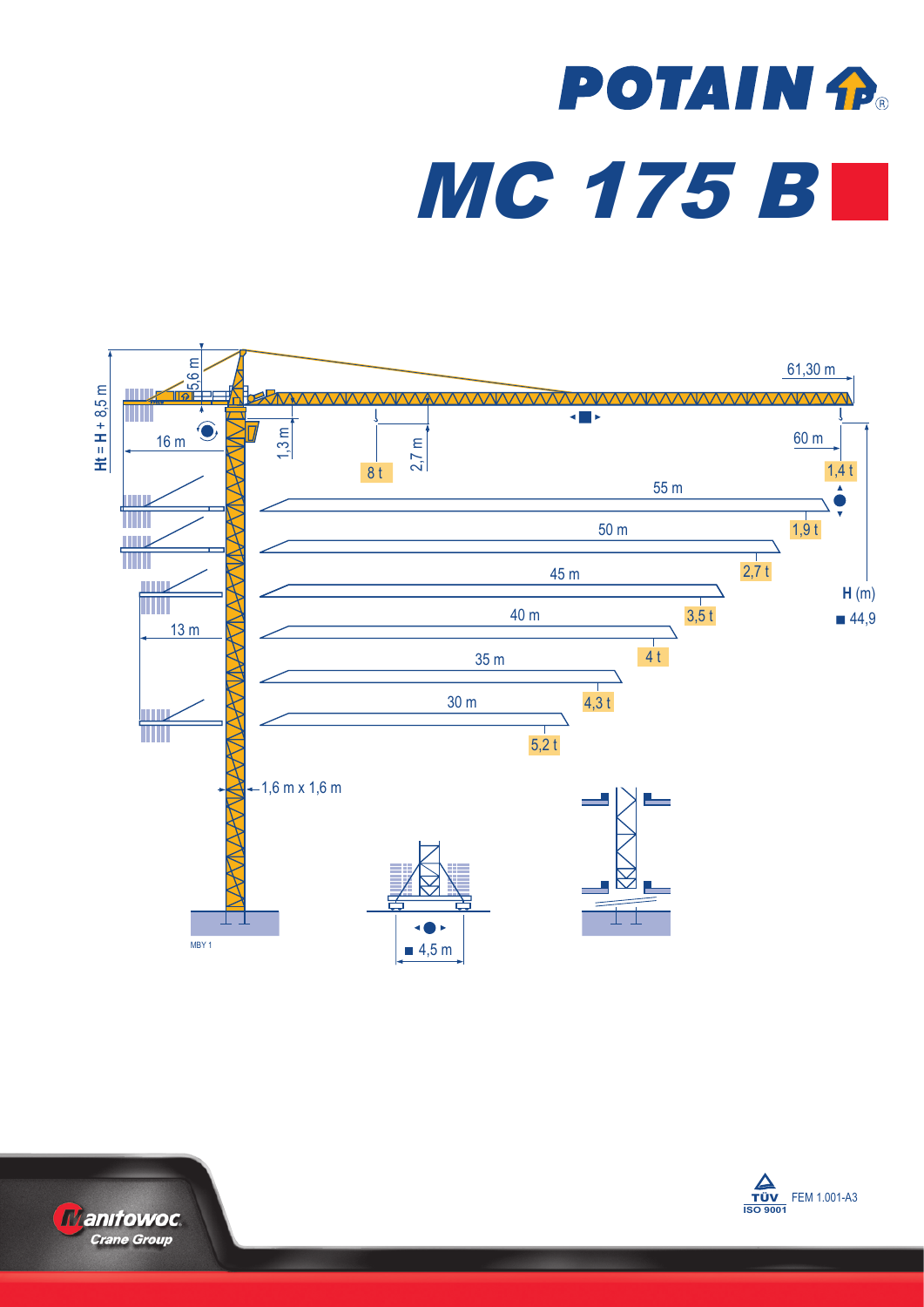

**Climbing crane**

MBY 1







| <b>CITY CRANE</b><br><b>MC 175 B</b> |                                                                                  | <b>POTAIN P.</b> |
|--------------------------------------|----------------------------------------------------------------------------------|------------------|
|                                      | GB                                                                               |                  |
| $\bullet$                            | Reactions in service                                                             |                  |
| п                                    | Reactions out of service                                                         |                  |
| A                                    | Without load, ballast (or transport axles), with maximum jib and maximum height. |                  |
| $\frac{1}{2}$                        | See climbing crane                                                               |                  |
|                                      |                                                                                  |                  |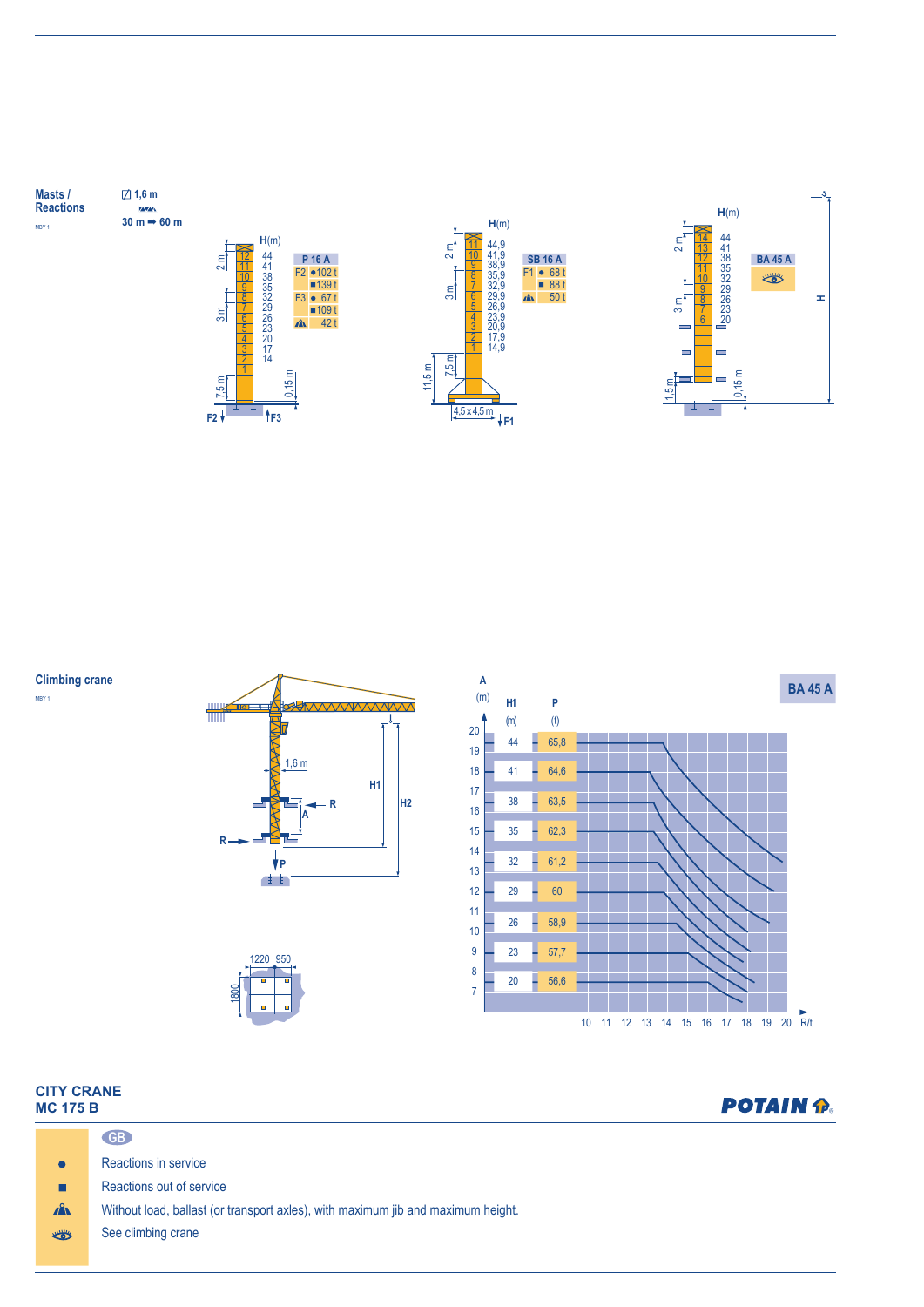| <b>Load diagrams</b><br>MBY 1 | 60 <sub>m</sub>                   |                   | $3,1$ $\rightarrow$ 13,6 15 |      | 17 20   |         |                 | الملحة وسنستد لمبتا<br>22 24 26,1 27 |                       |                    | 30                                       | 32 | 35                                                                                 | 37             | 40 | 42   | 45 | 47 | 50                                 | 52  | 55      | 57  | 60 m             |                    |            |  |
|-------------------------------|-----------------------------------|-------------------|-----------------------------|------|---------|---------|-----------------|--------------------------------------|-----------------------|--------------------|------------------------------------------|----|------------------------------------------------------------------------------------|----------------|----|------|----|----|------------------------------------|-----|---------|-----|------------------|--------------------|------------|--|
|                               | $\sim$                            |                   | 8 <sub>o</sub>              |      |         |         |                 |                                      |                       |                    |                                          |    | 7,2 6,1 5 4,5 4 4 3,9 3,4 3,1 2,8 2,6 2,4 2,25 2,1 1,95                            |                |    |      |    |    | 1,8                                | 1,7 | 1,6     | 1.5 | 1.4 <sub>1</sub> |                    |            |  |
|                               | 55 <sub>m</sub><br>$\sim$         | $3.1 \rightarrow$ |                             | 15,6 | 17      | 20      | 22              | 25 27,5 29,9 31<br>8 7,2 5,9 5,3 4,5 |                       | المليعا حسب لحيانا |                                          | 32 | 35<br>$4$ 4 3,8 3,7 3,3 3,1 2,8 2,7 2,45 2,3 2,15 2,05 1,9 t                       | 37             | 40 | 42   | 45 | 47 | 50                                 |     | 52 55 m |     |                  |                    |            |  |
|                               | 50 <sub>m</sub><br>$\sim$         | $3.1 \rightarrow$ |                             |      | 18,6 20 |         | 22              | 25                                   | 27                    | 30                 | $32 \quad 33$                            |    | الملحة والمستدرج أعيانا<br>36<br>8 7,4 6,6 5,6 5,1 4,5 4,2 4 4 3,9 3,5 3,3 3,1 2,9 | 37             | 40 | 42   | 45 | 47 | $50 \text{ m}$<br>2.7 <sub>t</sub> |     |         |     |                  |                    |            |  |
|                               | 45 m<br>$\sqrt{N}$                | $3.1 \rightarrow$ |                             |      |         | 20,8    | 22<br>8 7,5 6,4 | 25                                   | 27<br>$6\overline{6}$ | 30                 |                                          |    | الملوا حسيب اديا<br>32 35 36,8 $\overline{40,1}$                                   |                | 42 | 45 m |    |    |                                    |     |         |     |                  |                    |            |  |
|                               | 40 m                              | $3,1 \rightarrow$ |                             |      |         |         | 20,8 22         | 25                                   | 27                    | 30 <sup>°</sup>    | 32                                       |    | الملحة سنسبد لحبطا<br>35 36,8 40 m                                                 |                |    |      |    |    |                                    |     |         |     |                  |                    |            |  |
|                               | $\overline{\wedge}\wedge$         |                   |                             |      |         |         | 8 7,5 6,4       |                                      |                       |                    |                                          |    | $6$ $5,2$ $4,8$ $4,3$ $4$                                                          | $\overline{4}$ |    |      |    |    |                                    |     |         |     | المطالة<br>8     |                    | <b>kal</b> |  |
|                               | 35 <sub>m</sub><br>$\Delta\Delta$ | $3,1 \rightarrow$ |                             |      |         |         | 20,8 22         | 25                                   | 27                    | 30                 | $32 \t35 m$<br>8 7,5 6,4 6 5,2 4,8 4,3 t |    |                                                                                    |                |    |      |    |    |                                    |     |         |     |                  |                    |            |  |
|                               | 30 <sub>m</sub><br>$\overline{M}$ | $3.1 -$           |                             |      |         | 20,8 22 |                 | 25<br>$8$ 7,5 6,4 6 5,2 t            | 27                    | 30 <sub>m</sub>    |                                          |    |                                                                                    |                |    |      |    |    |                                    |     |         |     |                  | $-- = 64 - 0.51 t$ |            |  |

(m)  $- 0,51$ 

| Counter-jib ballast<br>MBY 1 | $\sim$ $\sim$   | <u>media</u><br>Ш | 3450 kg | 2250 kg | $x^2$ (kg) |
|------------------------------|-----------------|-------------------|---------|---------|------------|
|                              | 60 m            | 16 <sub>m</sub>   | 4       |         | 18 300     |
|                              | 55 <sub>m</sub> | 16 <sub>m</sub>   |         |         | 17 100     |
|                              | 50 <sub>m</sub> | 16 <sub>m</sub>   |         |         | 14 8 50    |
|                              | 45 m            | 13 <sub>m</sub>   | 5       |         | 19 500     |
|                              | 40 <sub>m</sub> | 13 <sub>m</sub>   | 4       |         | 18 300     |
|                              | 35 <sub>m</sub> | 13 <sub>m</sub>   |         |         | 17 100     |
|                              | 30 <sub>m</sub> | 13 <sub>m</sub>   |         |         | 14 8 50    |



## **CITY CRANE POTAIN P. MC 175 B GB** Distance between collars **A H1** Crane height **P** Crane weight (in service) **R** Horizontal reaction